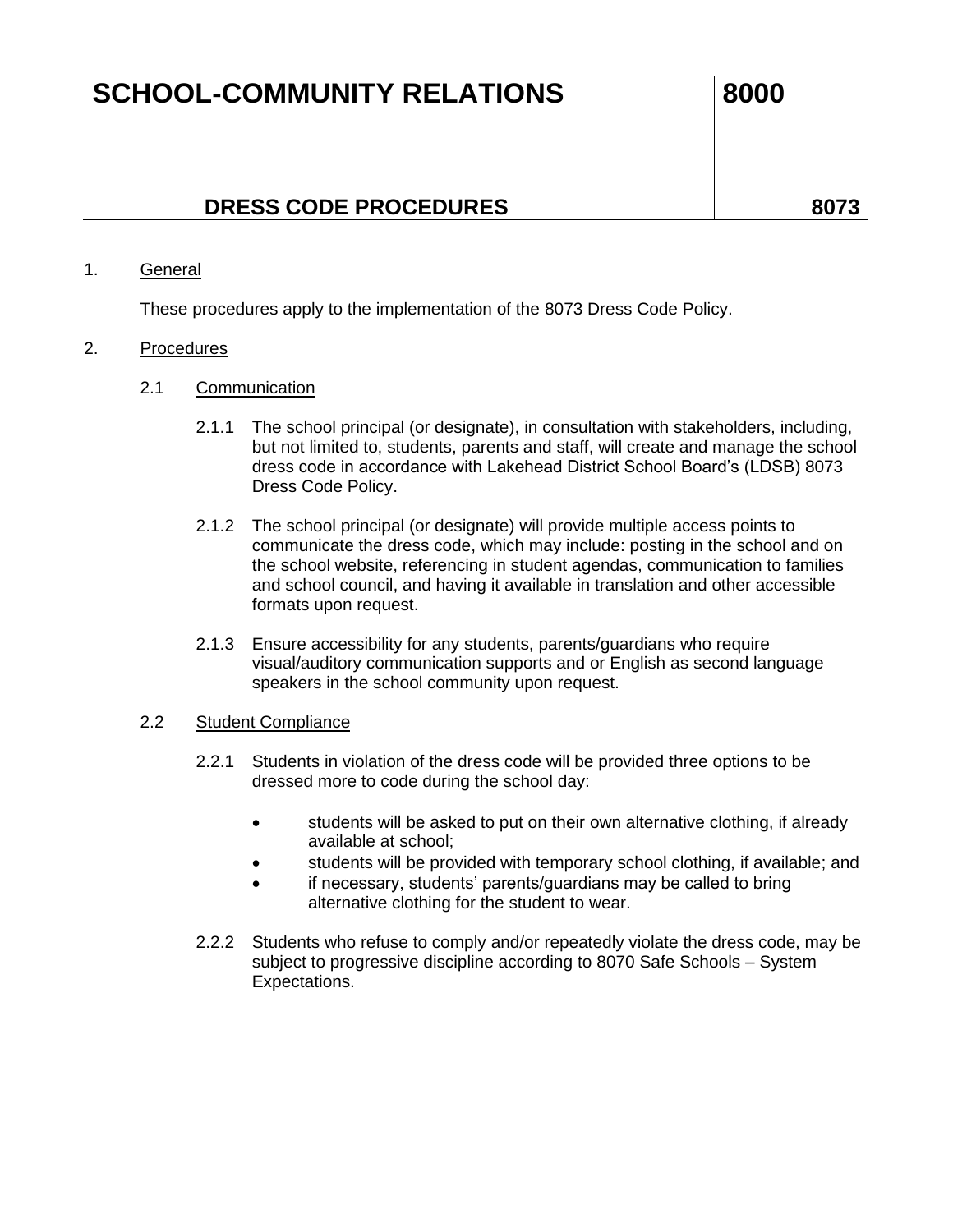### **DRESS CODE PROCEDURES 8073**

- 2.2.3 Students should not be shamed or required to display their body in front of others (students, parents, or staff) in school. "Shaming" includes, but is not limited to:
	- asking students to account for their attire in the classroom or in hallways in front of others;
	- calling out students in spaces, in hallways, or in classrooms about perceived dress code violations in front of others; and
	- accusing students of "distracting" other students with their clothing.

### 2.3 Concerns or Complaints

Students are encouraged to discuss the dress code related concerns or complaints with school staff directly. Unresolved concerns or complaints can be submitted to the principal of the school. Parents' concerns or complaints can be provided to the principal. The principal and/or superintendent of education will respond to concerns/complaints in a timely manner.

#### 3. School Uniforms

### 3.1 Establishing/Rescinding Uniform Standards

Consultations about establishing or rescinding uniform standard may occur at any time, as deemed necessary by school principal (or designate). However, schools with established uniform standards will hold formal consultations and review at least once every three years.

#### 3.2 Scope of Uniform Standards

Any new uniform standards established cannot restrict students dress choices other than those already detailed in Section 4 of the 8073 Dress Code Policy, however, schools could vote to maintain a standard uniform colour without limiting dress choices (e.g. white tops, black bottoms). Schools could even brand certain items of clothing with school logos (shirts, shorts, jerseys, hats, etc.) and encourage students, but not require them, to wear these uniform clothing options.

#### 3.3 Consultations

The school principal (or designate) will consult with and solicit feedback from students, staff, parents and guardians, and the school council in its review of any established or new proposed uniform standards. Methods for both the required consultations and voting should provide multiple points of access (i.e. in person, online or via email, and home mailing).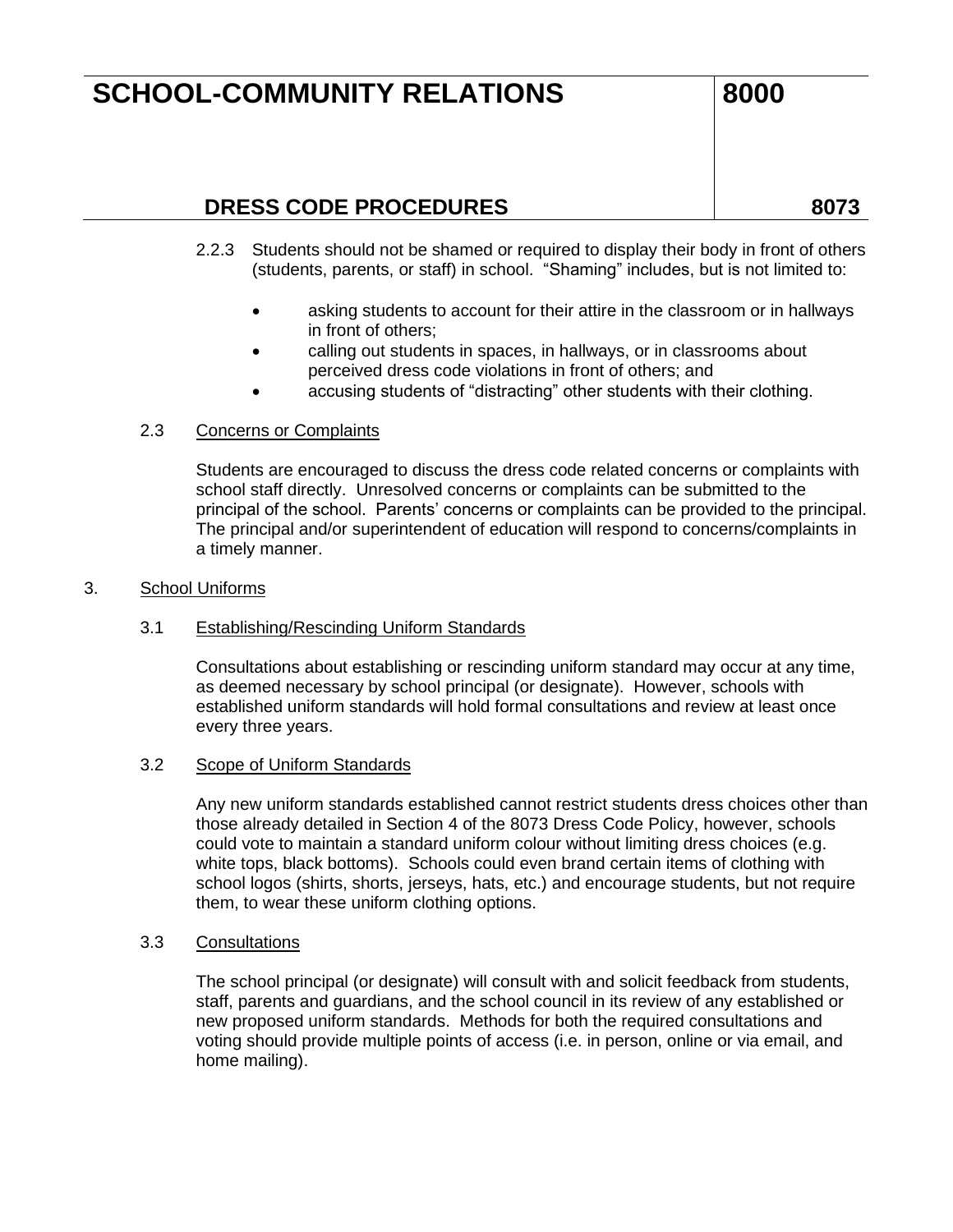### **DRESS CODE PROCEDURES 8073**

#### 3.4 Equity

During consultations and review about school uniforms, the school principal (or designate) will examine any negative effects on equity by adopting a uniform standard including (but not limited to) financial burden and any ethno-cultural, or gender identity/expression impacts.

Any anticipated barriers to access or participation imposed by uniform standards and the issue of affordability taking into account local circumstances, will be addressed.

#### 3.5 Voting - Methods, Process and Age of Voting

The school principal (or designate) will be responsible for organizing the following voting process:

Voting should be conducted by secret ballot with a simple yes or no question of support for a uniform standard. The details of this standard will be provided during both the consultation process and accompanying the ballot.

Before establishing or rescinding a school uniform standard, a formal vote of current students and parents/guardians of children currently enrolled, will be taken as follows:

- each student registered at the school and expected to be at the school in the following year is eligible to cast one vote;
- students in Grades 7-12 may cast their own vote or request their parents/ guardians to vote on their behalf;
- students in Kindergarten to Grade 6 will be represented by their parents/ guardians who will vote on their behalf; and
- the vote will have a participation rate of 70 per cent of the eligible voters with a 60 per cent approval rate by the participating voters to adopt or rescind a uniform standard.

Uniform standard established by schools will remain in place for a minimum of three years.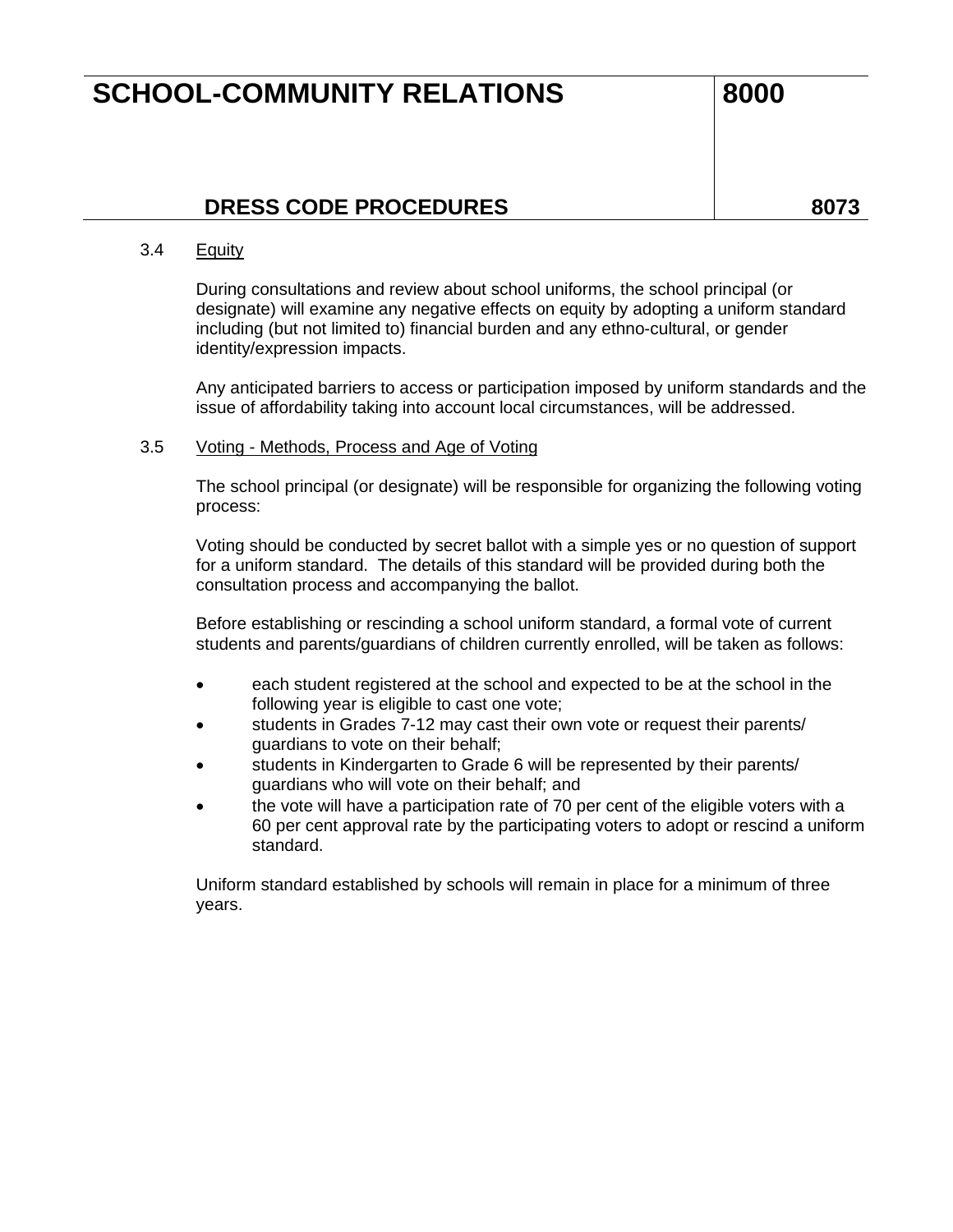### **DRESS CODE PROCEDURES 8073**

#### 3.6 Voter Information

Inform and engage students, staff, school council and parents/guardians during all parts of the process.

Parents and guardians of Grades K-6 students will cast votes on their behalf. However, students in Grades 7-12 may cast their own votes and students from K-12 and parents/guardians would need to be consulted and part of the discussions for any uniform vote, regardless of who was casting the vote.

Ensure both multiple points to access are provided to share information and to vote (i.e., in-person, mail in ballots, online voting, etc.)

Provide a detailed description of the proposed uniform standard, and include information about any potential costs, and any socio-economic or other equity issues and what supports are in place to remedy them.

#### 3.7 Proxy Ballots

Allow proxy ballots for students and or parents/guardians who cannot make it to the school to cast a vote in person or are unable to vote online and ensure the hours of inperson voting are accessible to make it easier for people to vote.

### 3.8 Timelines

The principal (or designate) will:

- give notice of student uniform voting by December, and have the election taking place in May, with the implementation of the decision made by the vote take place at the start of the following school year;
- give three weeks' notice to the community of any meeting regarding the uniform standards;
- communicate meeting notices by email, website postings and hard copy information packages delivered home by students;
- ensure accessibility for any students, parents/guardians who require visual/auditory communication supports and or English as second language speakers in the school community and provide written communications;
- provide at least two weeks' notice prior to the day(s) of voting;
- institute appropriate measures to ensure that the voting process is orderly and secure; and
- publish the results of the vote in a manner consistent in which the notice of the vote was given by email, website postings and hard copy information packages delivered home by students.